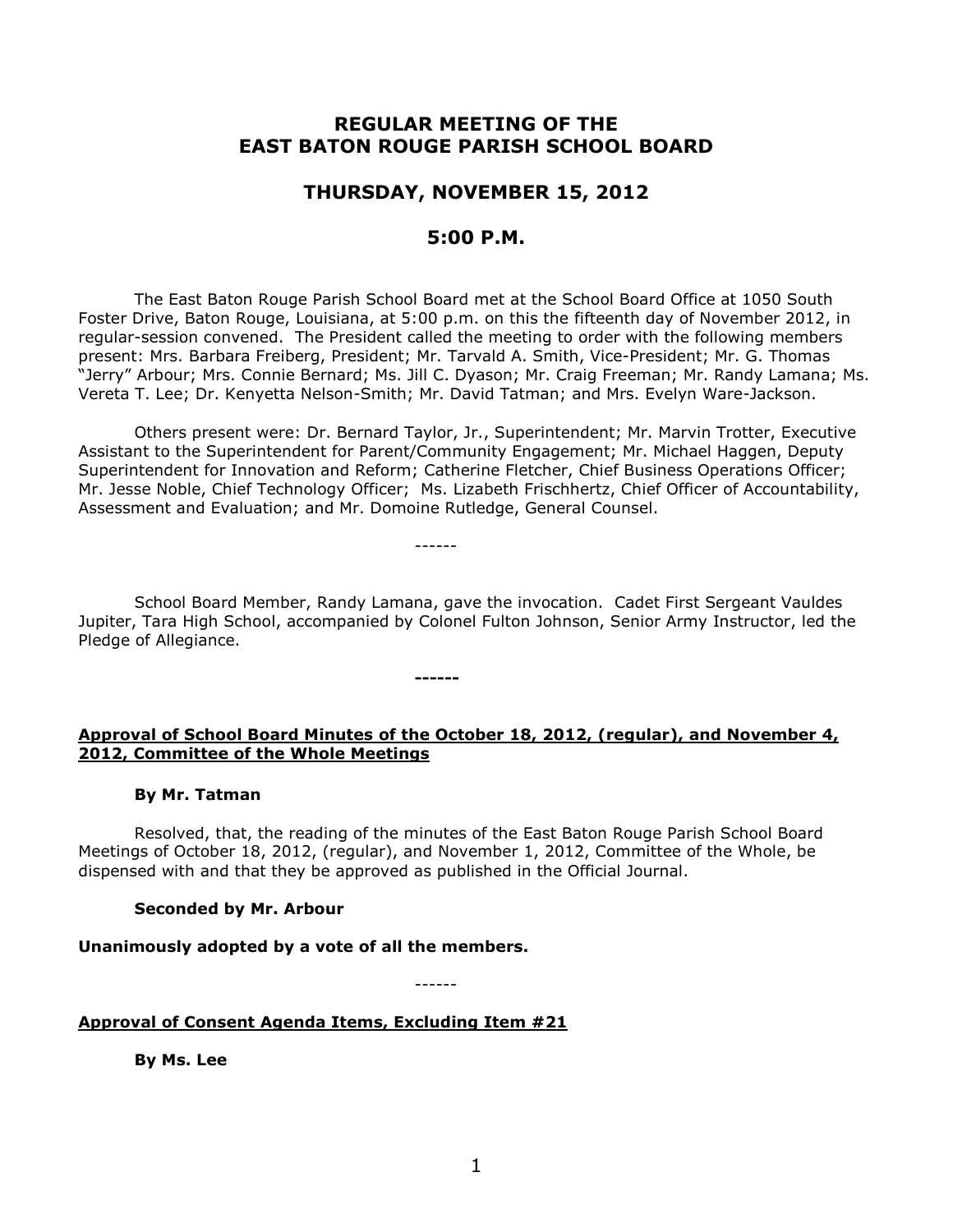Resolved, that, the East Baton Rouge Parish School Board does hereby approve the Consent Agenda items, excluding Item #21.

## **Seconded by Mr. Freeman**

**Unanimously adopted by a vote of all the members.**

**------**

**------**

*The following items were approved as part of the Consent Agenda:*

Authorization for the Program Management Team, CSRS/GPM, to proceed with the programming and design process for the demolition, site work, and construction of a new high school on the existing Lee High School site as stated in the Tax Plan.

Approval of a Servitude Agreement between the East Baton Rouge Parish School Board and the East Baton Rouge Sewerage Commission for a local Services Agreement/Cooperative Endeavor. The agreement serves as an acceptance of the transfer of property ownership for the cash offer of \$7,892.00 for city-wide and future Scotlandville Middle Pre-Engineering Academy sewer improvements.

Approval of a Servitude Agreement between the East Baton Rouge Parish School Board and the East Baton Rouge Sewerage Commission for a local Services Agreement/Cooperative Endeavor. The agreement serves as an acceptance of the transfer of property ownership for the cash offer of \$13,292.00 for city-wide and future J.K. Haynes/old Harding Elementary site sewer improvements.

Approval of the East Baton Rouge Parish School System financial audit results for the fiscal year ended June 30, 2012.

Approval of Resolution to call a Tax Election (Millage Renewal) to be held April 6, 2013.

Approval of a renewal contract between the East Baton Rouge Parish School Board and Mercer for a period of one (1) year, beginning January 1, 2013, through December 31, 2013. Staff shall then issue a Request for Proposal (RFP) for a new contract.

Authorization for staff to issue a Request for Proposal (RFP) to seek East Baton Rouge Parish School System employee benefit coverage for Group Basic and Voluntary Life/AD&D, Group Voluntary Short Term Disability, and Group Voluntary Long Term Disability.

Approval of the payment of accreditation fees for the 2012-2013 school year in the amount of \$52,000.00 to AdvancED for the Southern Association of Colleges and Schools (SACS) Council on Accreditation and School Improvement.

Approval of the Preliminary Actual Semi-Annual Financial Tax Plan Update and the Proposed 2012- 2013 Tax Plan Budgets for Propositions 1, 2, and 3.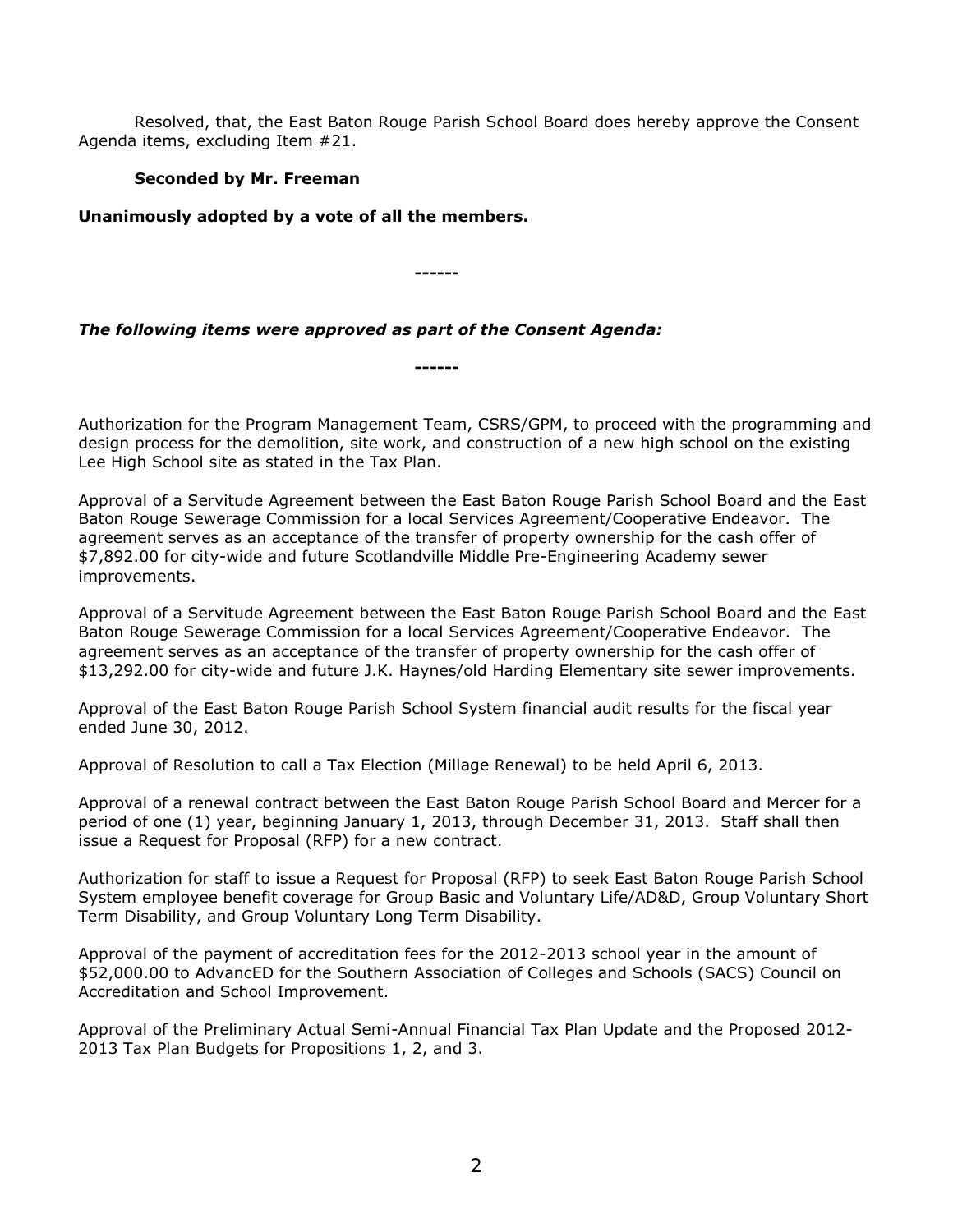Approval of the following grant under \$50,000.00: Dow Promise Grant in the amount of \$17,000.00 – (Recipient – Brian St. George – Professional Engineer and Member of the Scotlandville Magnet High School's Engineering Professions Advisory Team).

Approval of a contract between the East Baton Rouge Parish School System and the Strategic Learning Initiatives for the purpose of implementing professional development and training at Glen Oaks High School.

Approval of a Service Agreement between the East Baton Rouge Parish School System and Delta Education, LLC for the refurbishment of science kits.

------

## *END OF CONSENT AGENDA ITEMS*

**------**

# **Approval of Revisions to EBRPSS Travel Policy**

#### **By Mr. Freeman**

Resolved, that, the East Baton Rouge Parish School System does hereby approve the revisions to the East Baton Rouge Parish School System's Travel Policy, as outlined in the 10/02/12 e-mail from Superintendent Taylor.

### **Seconded by Ms. Lee**

## **Discussion continued.**

## **The following substitute motion was offered.**

## **By Mr. Arbour**

Resolved, that, the East Baton Rouge Parish School System does hereby approve the deletion of the provision for reimbursement for meals and lodging, as outlined in the 10/02/12 e-mail from Superintendent Taylor; thereby, reverting back to the May 17, 2012 approved "Travel Guidelines". The Board also approves the provision the Superintendent recommended with regard to the mileage stating that "all Board members can request reimbursement from their place of employment to the Central Office, located at 1050 South Foster Drive.

## **Seconded by Ms. Dyason**

#### **The vote on the substitute motion was as follows:**

| Yeas: (10) | Mr. Arbour, Mrs. Bernard, Ms. Dyason, Mr. Freeman, Mrs.     |
|------------|-------------------------------------------------------------|
|            | Freiberg, Mr. Lamana, Ms. Lee, Dr. Nelson-Smith, Mr. Tatman |
|            | and Mrs. Ware-Jackson                                       |

**Nays: (1) Mr. Smith**

**Abstained: (0) None**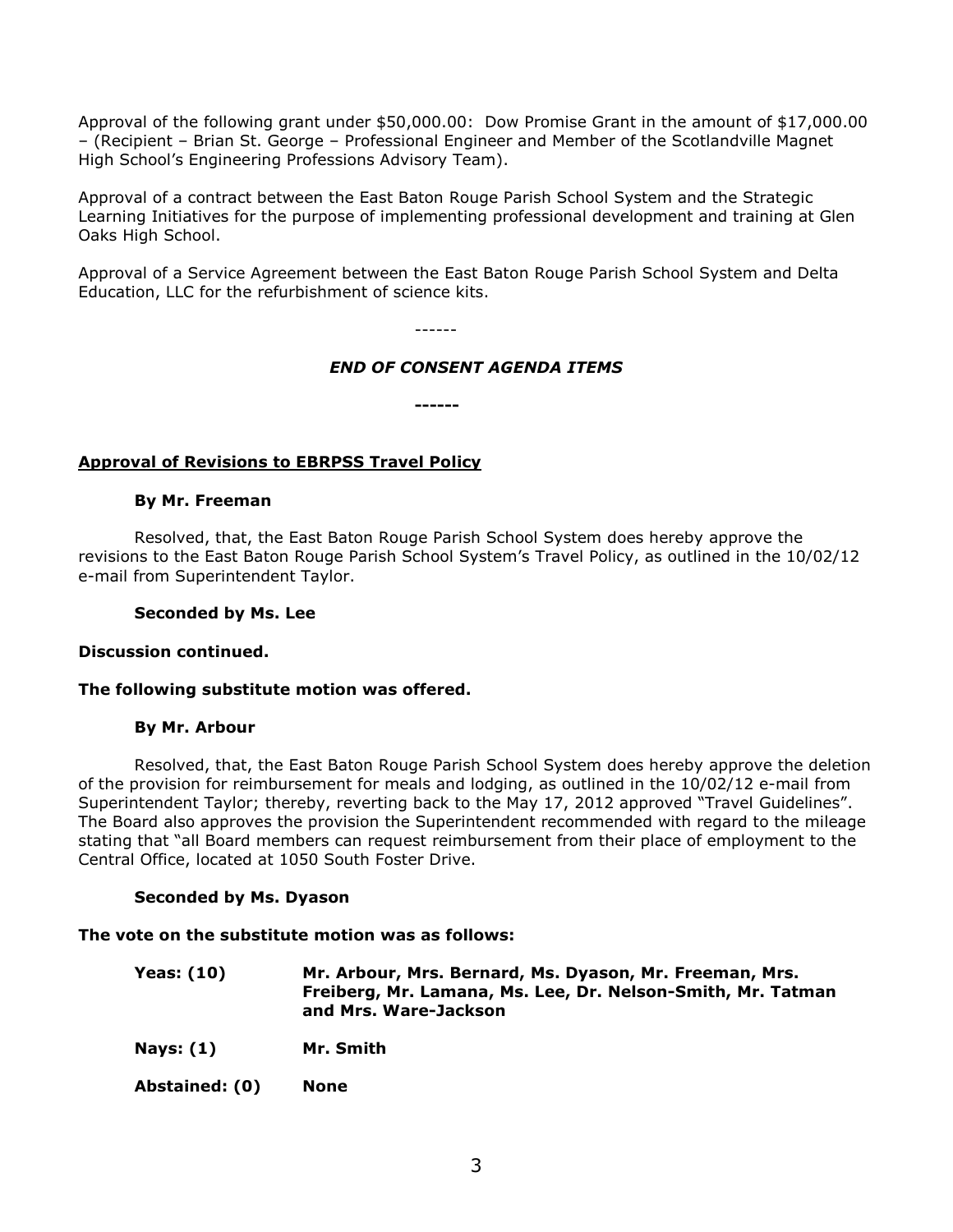**Absent: (0) None**

**The substitute motion was declared adopted.**

**------**

## **Approval of Revised Reapportionment Plan**

### **By Mr. Tatman**

Resolved, that, the East Baton Rouge Parish School Board does hereby approve the revised proposed Board reapportionment plan.

## **Seconded by Dr. Nelson-Smith**

#### **Discussion followed.**

## **A "friendly" amendment was offered by Mr. Arbour.**

Authorize General Counsel, Domoine Rutledge, tp submit the Plan to the Justice Department for approval.

## **The "friendly" amendment was accepted by the originator and seconder.**

## **Unanimously adopted by a vote of all the members.**

# **Adoption of Proposed Evaluation Instrument for Tax Plan Program Managers**

**------**

## **By Mr. Lamana**

Resolved, that, the East Baton Rouge Parish School Board does hereby approve adoption of the proposed evaluation instrument to be used in the evaluation of our current Tax Plan Program Managers: CSRS/Garrard.

## **Seconded by Mr. Smith**

## **Discussion followed.**

## **A "friendly" amendment was offered by Mr. Arbour.**

This document will also have instructions for a self-evaluation piece.

## **The "friendly" amendment was accepted by the originator and seconder.**

## **Unanimously adopted by a vote of all the members.**

**------**